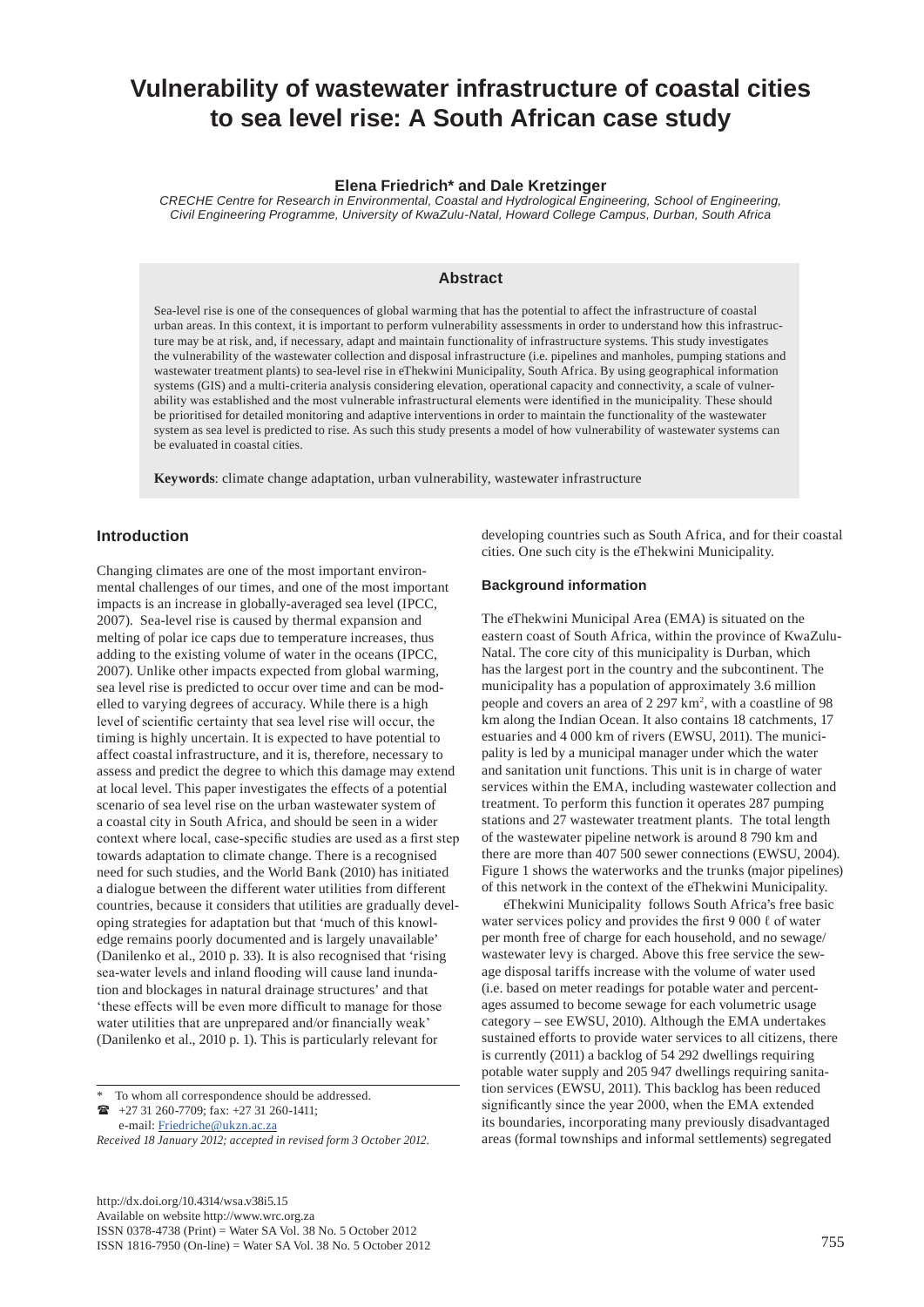

*Figure 1 Wastewater works and main pipelines in the eThekwini Municipality*

under the apartheid regime. In this context it is clear that the priorities of the Municipality lie with providing the basic needs of the population. However, this process can only be accomplished and sustained in the future if water systems adapt to the challenges that climate change will pose. This has been recognised and will be incorporated in the municipal climate change adaptation plans. Therefore, vulnerability studies like this one are important to inform the planning process, with the aim to maintain the functionality of EMA's wastewater systems.

In addition to common uncertainties, such as growth in demand over time and financial resources, changing climates pose another set of challenges for local municipalities in all countries. In this context the concept of climate-resilient infrastructure emerges, defined by DEFRA (2011 p. 17) as a 'more resilient and robust infrastructure network able to cope with projected climate impacts', having 'increased flexibility to cope with uncertainty without massive failure and economic cost'. This can be done by changing existing infrastructure so that maintenance regimes incorporate resilience over the lifetime of existing assets and by building new infrastructure designed to withstand future climate changes (DEFRA, 2011).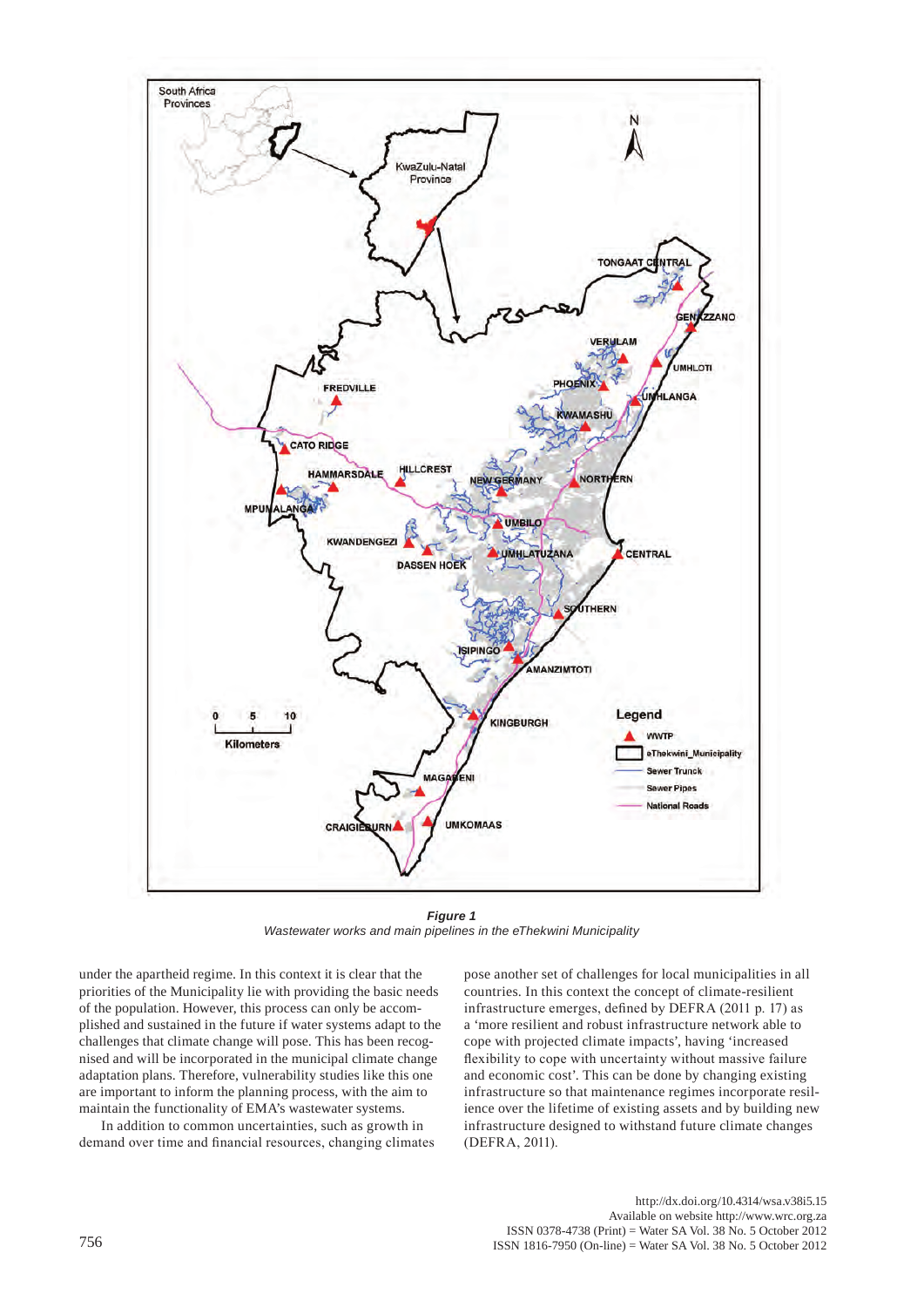#### **Impacts of sea level rise on wastewater systems**

The physical impacts related to sea level rise in coastal areas include inundation, flood and storm damage, erosion, saltwater intrusion, rising water tables/impeded drainage and wetland loss (and change) (IPCC, 2007). In addition, it is predicted that, due to climate change, storm intensities and frequencies will change causing 'increased extreme water levels and wave heights; increased episodic erosion, storm damage, risk of flooding and defence failure' (IPCC, 2007 p. 323). Alterations of wave conditions are also predicted to occur leading to swells, altered patterns of erosion and accretion and re-orientation of beach plan forms. In addition there is potential for coastal areas to subside due to settlement (IPCC, 2007). All these impacts have the potential to affect the wastewater infrastructural elements that are situated in the immediate vicinity of the coast. The main elements of a municipal wastewater system considered in this study are: (i) the pipelines and manholes, (ii) the pumping stations used for the collection and transport of the wastewater and (iii) the wastewater treatment plants, which provide treatment before the wastewater can be released into the environment. Effects of sea-level rise on these elements can be direct and visible (e.g. flooding or storm damage of infrastructure), but also indirect and more subversive, such as the rising table water causing infiltration and inflow into the system. It should be noted that, historically, wastewater treatment plants have been built near the coast and at low ground elevation (to take advantage of gravity and to make it easy to discharge treated effluents into the sea), thereby exposing them to the effects of sea level rise. The flooding of low-lying areas will also affect the natural gravity drainage systems within these areas (Titus et al., 1987), and, since wastewater systems rely extensively on a 'hydraulic head', the partial or total loss of this will have consequences for the collection and movement of wastewater. Without the assistance of additional pumping, this would result in lower water flow rates within the network, which will cause increased siltation to occur, which will, in turn, require increased maintenance. Debris from the flooding caused by sea-level rise may also cause blockages within the pipe inlets, outlets and pipelines. Major damage may result from this (Titus et al., 1987).

Wastewater systems are also particularly prone to other indirect, less visible effects of rising coastal groundwater tables, since most of the pipes, as well as parts of pumping stations, are underground. Chugtai and Zayed (2008) reviewed the factors affecting sewer pipelines: groundwater infiltration is seen as one of the important environmental factors leading to hydraulic operational deterioration, since the system (pipes, pumps and wastewater works) has to deal with higher flows. In addition, groundwater can wash soil particles away and reduce the soil support along the pipelines. This modifies the bedding conditions of pipes and might lead to pipe failure (Chugtai and Zayed, 2008).

#### **Vulnerability assessments of water system**

Vulnerability to climate change has been defined in many ways; Füssler (2009) presents a detailed review of these definitions and their implications. For this study, vulnerability is seen as 'the degree to which a system is susceptible to, and unable to cope with, adverse effects of climate change, including climate variability and extremes. Vulnerability is a function of the character, magnitude, and rate of climate change and variation to which a system is exposed, the sensitivity and adaptive

capacity of that system'. (IPCC, 2007 p. 6). This definition includes two critical concepts that are used in the analysis of the results, namely the concept of 'degree of vulnerability' and the concept of 'adaptability to changes in climate'. Creating levels of vulnerability in this context is beneficial in that it creates a realistic view of the probable damage, should the climate predictions prove to be correct. Classifying a level of vulnerability is practical, as it shows that where one treatment plant, for example, may get flooded, another may only suffer head loss and therefore requires higher pumping output. A model of vulnerability, and how it should be assessed in accordance with the fundamental concepts presented and used in this study, is shown in Fig. 2.



In a more specific context, namely a vulnerability study done by Burton et al. (2005 p. 3) for wastewater systems in the Greater Vancouver Area, vulnerability was defined as 'the propensity for regional infrastructure to malfunction under future forcing conditions'*.* These authors classified vulnerability into three types: Type 1 – reduced operational efficiency; Type 2 – design failure and Type 3 – infrastructure failure. In the analysis of the results from the current study all three types of vulnerabilities have been used.

Similar to vulnerability definitions there are a multitude of vulnerability assessments and associated indices that have been developed (see Füssler, 2009, for a review). In the water sector most of these studies (Cromwell et al., 2007; Rosenzweig et al., 2007; Kundzewicz et al., 2008; Babel et al., 2011; and others) address water resource management and very few investigate wastewater systems (Burton et al., 2005; Metro Vancouver and Kerr Wood Leidal Associates Ltd., 2008). Only one of the studies (Metro Vancouver and Kerr Wood Leidal Associates Ltd., 2008) reviewed contains a detailed analysis of infrastructural elements, and an adapted methodology on how to assess vulnerability of wastewater systems. In particular, there are no wastewater vulnerability studies in the context of South Africa or the African continent and one of the aims of this paper is to address this research gap. In doing so, some of the theoretical approaches developed for water resource management are drawn upon. For example, Cromwell et al. (2007) investigated a top-down and a bottom-up approach in identifying vulnerabilities of water supply systems arising from climate change. The top-down approach is based on large-scale prediction models (mainly quantifying rainfall) and the bottom-up approach is based on small-scale studies in which water utilities/organisations 'based on the general findings of climate change research can identify the likely cause-effect pathways that could prove troublesome' and in which 'a utility's own water modelling tools can be applied to examine extreme scenarios' (Cromwell et al., 2007 p. 12). This paper follows the bottom-up approach, which was applied to the local wastewater system. This is in line with recommendations in the literature, since 'utilities in developing countries are likely to find adopting a bottom-up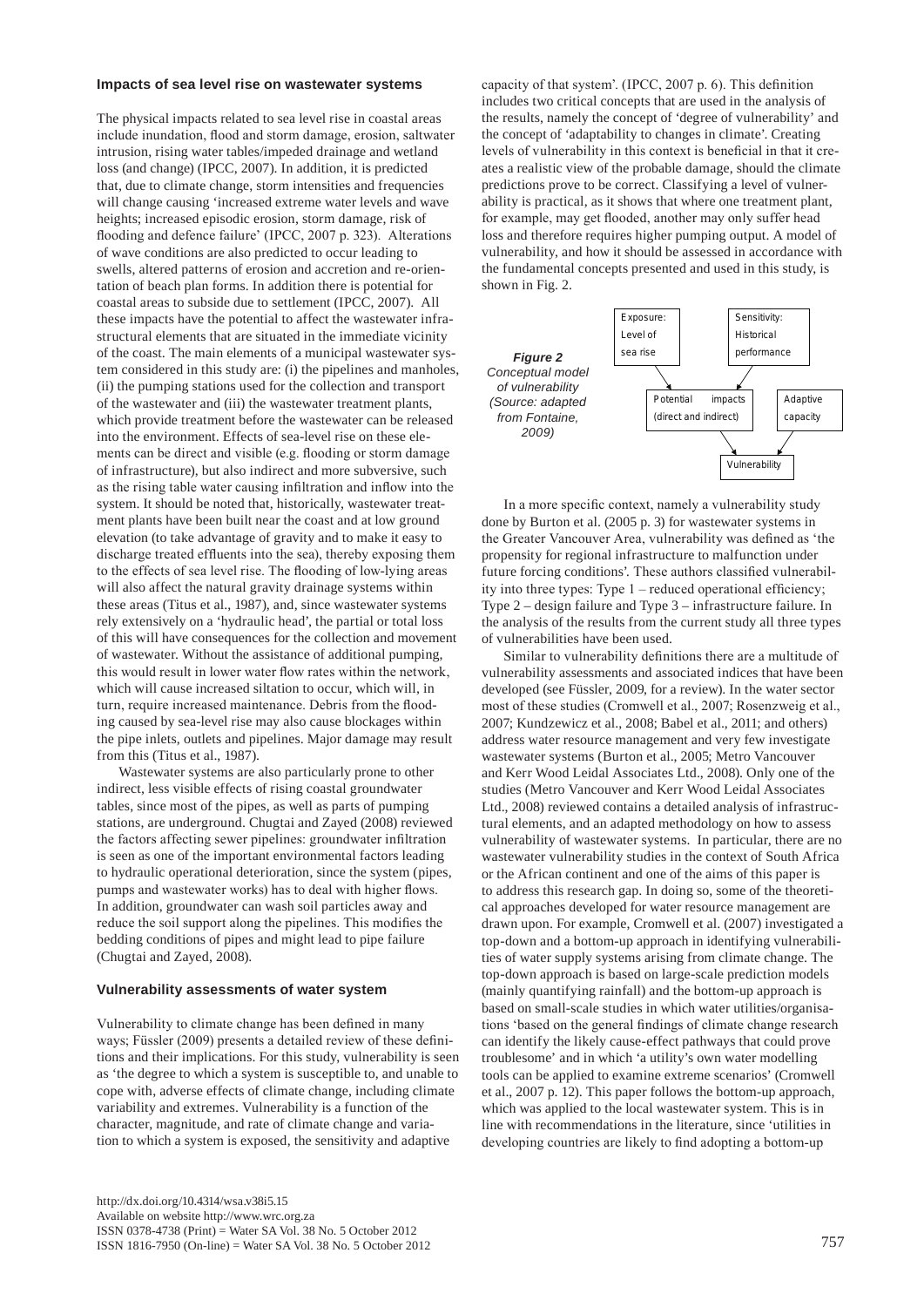approach to be a more practical first step to undertaking climate vulnerability assessments as they begin to analyse their own adaptive capacity' (Danilenko et al., 2010 p. 11).

Vulnerability assessments to sea-level rise can be performed at different scales. Sterr (2008) illustrated this for the coastal zone of Germany, and shows that studies were performed at 3 different scales, namely, (i) at national level, (ii) at regional level, and (iii) at local level for selected communities. He states that 'when comparing findings from these analyses the results show that the economic risks of flooding and erosion are highest when detailed studies covering the full set of infrastructure assets are used' (Sterr, 2008 p. 380). This study is one of the first steps towards such a detailed, local investigation of infrastructure. Another study on vulnerability of road transportation to sea-level rise was performed for the eThekwini Municipality (Friedrich and Timol, 2011).

## **Methodological steps**

In assessing the vulnerability of wastewater infrastructure to sea-level rise the first step was to define the scope for the vulnerability assessment. This was followed by a second step, i.e. defining the parameters to be used for the vulnerability ranking. The third step was the collection of data for the local wastewater system and the fourth was the analysis of this data using a GIS model together with a multi-criteria analysis. The analysis resulted in a ranking system for the different elements of the wastewater infrastructure. Following this ranking, the most vulnerable elements were identified and prioritised.

#### **Scope of the study and choice of parameters**

The aim of the study was to investigate the vulnerability of the wastewater infrastructure of the EMA to sea-level rise, and to prioritise elements of this infrastructure for monitoring and adaptation. The scope was an investigation of all infrastructural elements within the wastewater system to the impacts of sea-level rise. Although all elements were investigated separately, it must be underlined that some (i.e. pumping stations and wastewater treatment works) were seen as more important for the overall functioning of the system than others (i.e. pipelines), and this importance was weighted in the analysis.

The first parameter considered was the predicted sea level rise for the EMA. Sea-level rise on the coast of Durban is expected to range between 0.5 and 1 m for the next 100 years, and a detailed study was undertaken by the Council for Scientific and Industrial Research (CSIR) together with the municipality. It emerged that sea level rise cannot be considered in isolation and needs to be investigated in conjunction with several other parameters. These included spring tides, severe wind set-up, wave set-up and highest astronomical tides. Table 1 summarises the predicted sea-level and the effects of other factors, and sums up the predicted rise to give a worstcase scenario level above current mean sea-level (MSL).

In this paper a total sea-level rise of 2.8 m was used as a worst-case scenario and it is unlikely that all factors included in estimating this value will occur at the same time. However, it does represent a realistic worst-case scenario, as during March 2007 exceptional waves reaching the 8 m contour lines were recorded for the EMA, for several days, at a few locations along the coast (Mather et al., 2012). These kinds of events can be expected to occur more frequently due to changing climates.

The second parameter considered was the geographical location and elevation, and this was focused on all of the

| Table 1<br>Maximum sea-level by the year 2100<br>(Source: CSIR, 2006) |                                          |  |  |  |
|-----------------------------------------------------------------------|------------------------------------------|--|--|--|
| <b>Parameters and effects</b>                                         | Elevations (m to MSL)<br>and set-ups (m) |  |  |  |
| Mean high water spring tide.                                          | 1.1                                      |  |  |  |
| Highest annual tide (HAT)*                                            | $1.33*$                                  |  |  |  |
| 19-year HAT*                                                          | $1.39*$                                  |  |  |  |
| Severe wind set-up                                                    | 0.3                                      |  |  |  |
| Maximum hydrostatic set-up                                            | 0.2                                      |  |  |  |
| Wave set-up                                                           | 0.3                                      |  |  |  |
| Reference 100 year sea-level rise                                     | 0.9                                      |  |  |  |
| Total (above MSL)                                                     | 2.8                                      |  |  |  |

*\*not included in the total*

wastewater infrastructure elements near to the coast within the boundaries of the EMA. As such all operational units within the Department of Water Services of the EMA which were next to the coast were identified, and all of the wastewater infrastructure belonging to these units was collated in an inventory. This task was undertaken using the GIS software ArcView; input files were sourced from the municipality. On the geographical map of the infrastructural elements, an elevation map with contour lines has been overlaid. All of the infrastructural elements situated at an elevation between 0 and 2 m were considered highly vulnerable and those at an elevation between 2 and 4 m were considered vulnerable. These were classified further, as shown in the following paragraphs. The use of ground elevation for wastewater systems is only indicative because elements of these systems, in particular all of the pipelines and some of the pumping stations, are underground (i.e. below the elevation depicted on the map) and, therefore, might be exposed to rising groundwater due to seawater infiltration before the actual flooding occurs.

The degree of vulnerability was assessed by a system of classification which was developed for individual infrastructural elements. All pipelines and manholes under the 2 m contour were considered vulnerable; however, with regard to the 2 to 4 m contour lines the classification presented in Table 2 was made, depending on the length of the pipeline and the number of manholes in an operational area/unit. The classifications presented in Tables 2 and 3 are based only on quantitative properties of the sewer network (i.e. the length of pipelines and the numbers of manholes) below the 4 m contour line.

A similar classification was developed for manholes and is presented in Table 3.

The vulnerability classification for pump stations was assessed differently and, in addition to elevation, a strategic importance rating (based on connectivity and the area of the network the pump station services), as well as the capacity of the pump station, was considered. A small capacity was assigned to pump stations with flow rates of less than 15  $\ell$ /s, a medium capacity was assigned to pump stations with flow rates between 15 and 100  $\ell$ /s, and a large capacity was assigned to pumping stations with more than 100  $\ell$ /s.

The parameters used for determining the degree of vulnerability for wastewater treatment stations were geographical position, elevation and the position of the outlet pipes. In particular, the last two factors are important, because a rise in sea-level will cause a drop in hydraulic head between the plant and its natural receptor and so a greater pumping output would be needed in order to reliably discharge the treated wastewater. The position and the elevation of the plant are also important in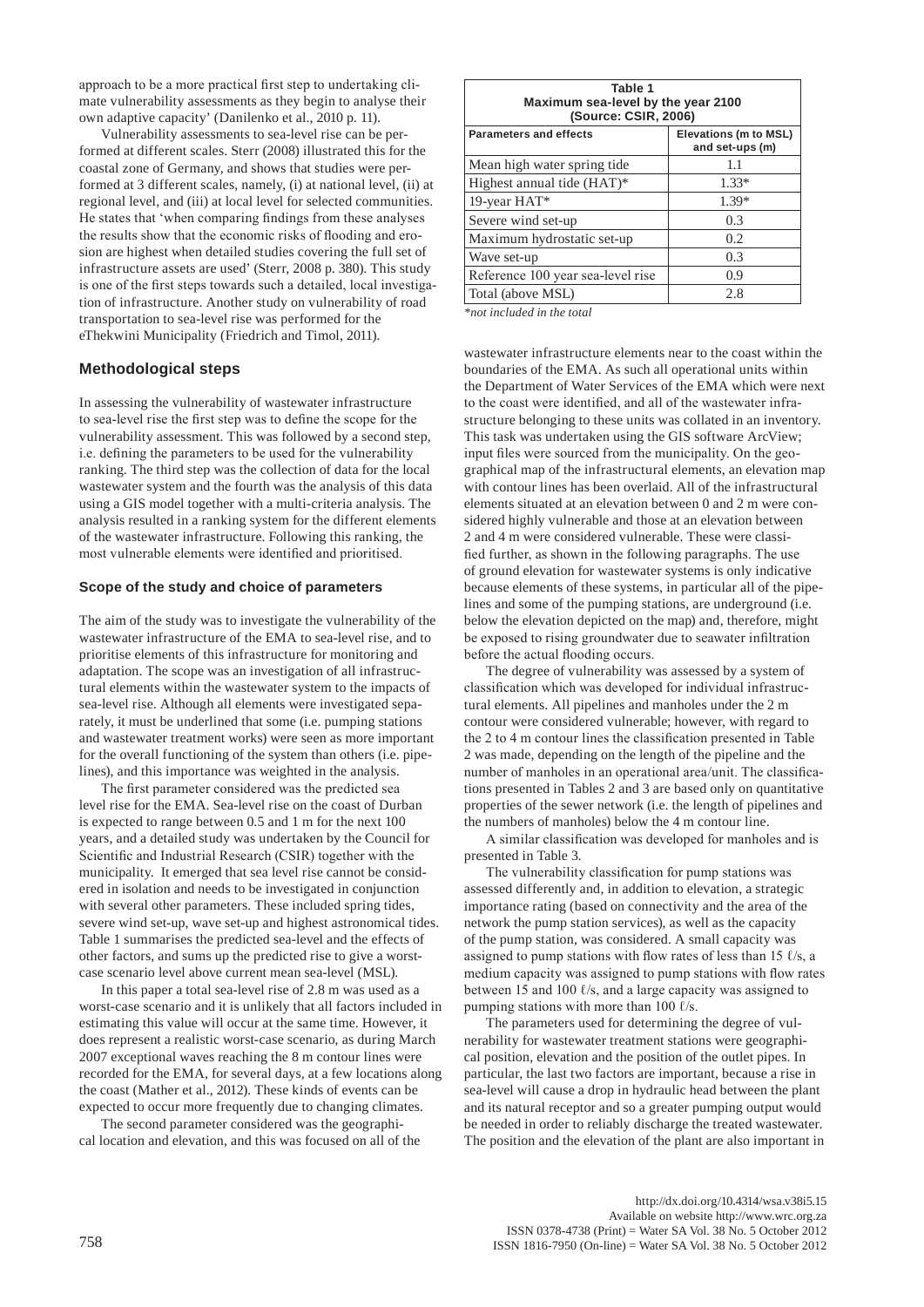| Table 2<br>Vulnerability of pipelines situated<br>below the 4 m contour |                             |  |  |  |
|-------------------------------------------------------------------------|-----------------------------|--|--|--|
| Length of pipeline in the<br>operational unit                           | Vulnerability<br>assessment |  |  |  |
| $0-2$ km                                                                | low                         |  |  |  |
| $2-5$ km                                                                | medium                      |  |  |  |
| $5 - 10$ km                                                             | high                        |  |  |  |
| Above 10 km                                                             | very high                   |  |  |  |
|                                                                         |                             |  |  |  |
| - - - -                                                                 |                             |  |  |  |

| Table 3<br>Vulnerability of manholes situated<br>below the 4 m contour |                             |  |  |  |
|------------------------------------------------------------------------|-----------------------------|--|--|--|
| Number of manholes<br>in the operational unit                          | Vulnerability<br>assessment |  |  |  |
| $0 - 20$                                                               | low                         |  |  |  |
| $20 - 100$                                                             | medium                      |  |  |  |
| $100 - 300$                                                            | high                        |  |  |  |
| Above 300                                                              | very high                   |  |  |  |

assessing the risk of indirect damage due to marine scouring, which proved to be important for the Central Wastewater Plant.

#### **Data collection and analysis**

Detailed information was collected on the EMA wastewater system and, in particular, on the infrastructural elements identified in the geographical analysis and elevation investigation. This also included historical operational data used to assess sensitivity. The data needed were sourced from the municipal GIS system, from drawings and technical reports, from interviews with relevant operational personnel and from site visits. In particular, the interviews with operational personnel were very useful, as they offered expertise and unique information on the functioning of the system.

A multi-criteria analysis was performed for each of the infrastructural elements of the wastewater system by taking into account the parameters presented in the previous section. A composite degree of vulnerability has been developed based on this analysis for each of the elements, and a vulnerability ranking is presented for pipelines and manholes, pumping stations and wastewater treatment plants. These results were then combined in an assessment, following the model presented in Fig. 2 (but without adaptation), and a composite vulnerability was established for the operational areas of the EMA's water and sanitation unit. In this composite vulnerability, 3 types of wastewater infrastructural effects were considered, as differentiated by Burton et al. (2005) (i.e. reduced operational efficiency, design failure and infrastructure failure).

#### **Assumptions and uncertainties**

In the GIS analysis, 2 main assumptions have been made. It was assumed that (i) all sites for pumping stations and wastewater plants are flat, and that (ii) the GIS location which is situated in the centre of each facility is representative for the entire facility. With larger facilities like wastewater treatment plants this might not always be the case.

The adaptive capacity which contributes towards vulnerability, as presented in Fig. 2, was only investigated in terms of technical adaptations possible for the most important elements of infrastructure. In the literature adaptive capacity includes institutional and financial factors, which were beyond the scope of this study. Also these institutional and financial factors are considered to be equal for all infrastructural elements included in this study, since they are all municipal assets.

The main assumption of the study is the prediction of the level of sea rise to be expected. In addition to the scenario possibilities illustrated in Table 1, there are some low-probability but high-impact scenarios, such as the melting of the Greenland ice sheets (Overpeck, 2006), which might change the assumptions with regard to the level of sea rise expected. However, to address this issue and to have a safety factor in the vulnerability analysis, the infrastructural elements situated at a higher elevation (i.e. between 2 and 4 m contours) have also been included.

Sea-level rise will probably occur with an increase in precipitation, flooding and storm events (IPCC, 2007) which, when combined, will most likely have a more extensive effect on the wastewater infrastructure than sea level alone. Extreme events like the ones presented by Mather et al. (2012), and their effects on the coastline (erosion and changes due to extreme wave action), have also not been considered in depth. Furthermore, the combined effect of sea-level rise and extreme wave events has also not been addressed in this study, nor has the increased probability of these events, and of increased storminess in general, been quantified. However, for vulnerability of pumping stations and wastewater works, some combined effects were partially considered: in particular, the effect of flooding and water ingress for the Point Road pumping station (including associated network) and the effect of marine scouring for the Central Wastewater Plant.

The interaction of wastewater infrastructure with other infrastructure has not been considered in this vulnerability assessment. For example, Cagno et al. (2011) showed that for underground infrastructure (including pipelines) a domino effect is possible, and risk and vulnerability has to be assessed in detail for interoperability. Sitzenfrei et al. (2011) investigated cascade vulnerability for risk analysis of water infrastructure and showed that breakdown of electric power and cascading events resulted in higher risks. These kinds of assessments were beyond the scope of the current study but should be pursued in the future.

#### **Results and discussion**

Individual results for the individual elements of the infrastructure have been generated, as has a composite vulnerability rating for the coastal operational areas of the wastewater system for the EMA.

#### **Vulnerability of EMA's sewer pipelines and manholes**

All pipelines and manholes situated below the 2 m contour lines were identified as being highly vulnerable because they are situated underground, at variable depths, and will be the first to be affected by raising groundwater tables and saline water infiltration into the non-saline water table. A rising water table will cause infiltration into sewer pipelines through joints and also water ingress through manholes, resulting in increased flows through the pipes. This increased flow can cause a backlog in the pipe and, with the capacity of pipes being exceeded, results in an overflow. It can also affect the hydraulic performance of pumps servicing these pipelines, since an increased flow, into pump stations not designed to handle this, will affect their performance. In addition, should saline water reach the pumping stations and wastewater treating infrastructure, it will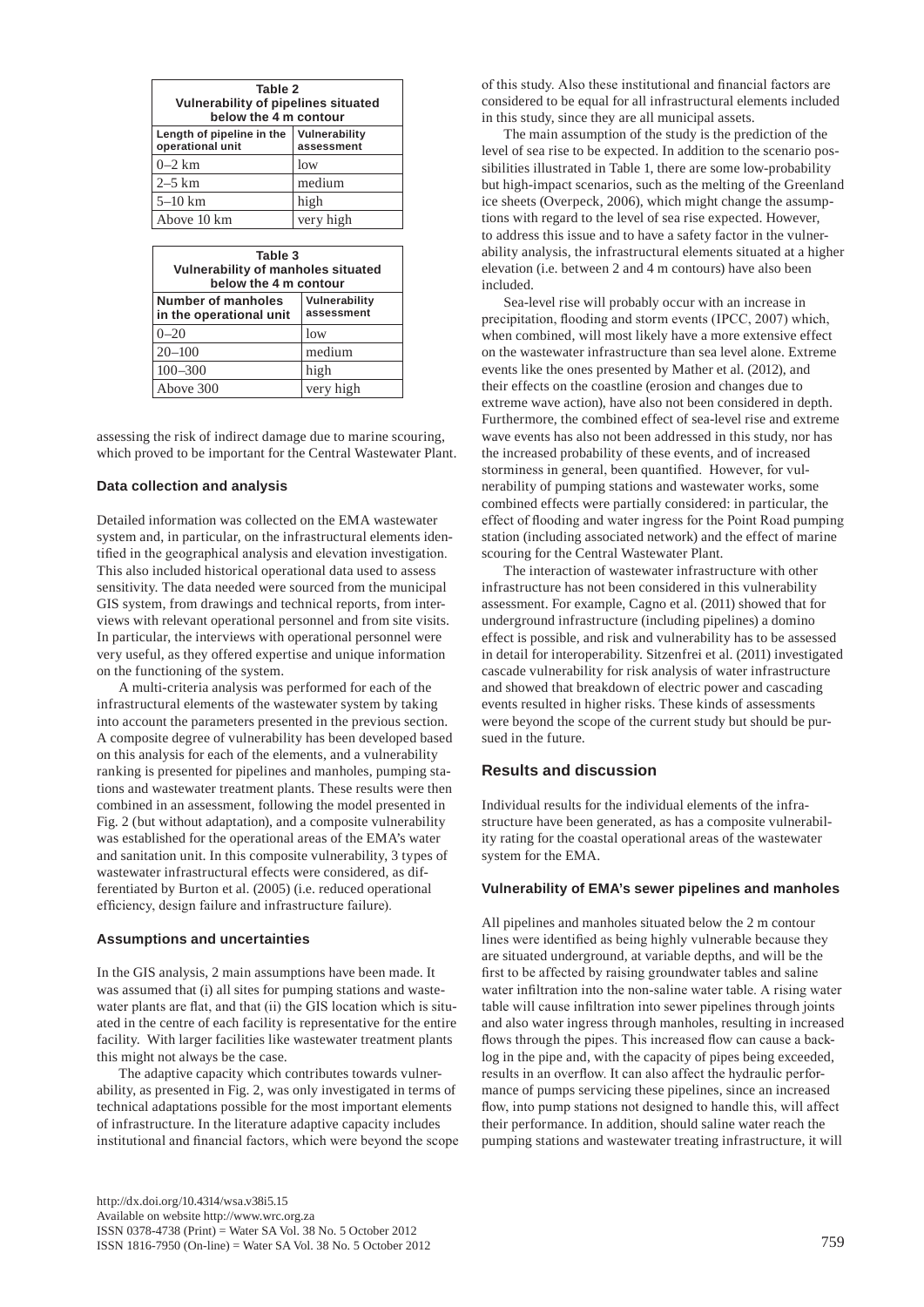| Table 4<br>Vulnerability ranking for pipeline and manhole vulnerabilities |           |                                         |                                     |                                                 |  |
|---------------------------------------------------------------------------|-----------|-----------------------------------------|-------------------------------------|-------------------------------------------------|--|
| Operational unit/area                                                     | Elevation | Assessment<br>of length of<br>pipelines | Assessment<br>of no. of<br>manholes | Vulnerability ranking                           |  |
| Amanzimtoti South                                                         | $0-2$ m   | Low                                     | Low                                 | High vulnerability                              |  |
| Isipingo Beach                                                            | $0-2$ m   | Low                                     | Low                                 | High vulnerability                              |  |
| Durban CBD West                                                           | $2 - 4$ m | Very high                               | Very high                           | Increased vulnerability                         |  |
| Durban CBD East                                                           | $2-4$ m   | Very high                               | Very high                           | Increased vulnerability                         |  |
| Maydon Wharf                                                              | $2-4$ m   | High                                    | High                                | Increased vulnerability                         |  |
| Stamford                                                                  | $2-4$ m   | Low                                     | Medium                              | Increased vulnerability due to high sensitivity |  |
| Bayhead                                                                   | $2 - 4$ m | Medium                                  | Medium                              | Medium vulnerability                            |  |
| Point                                                                     | $2 - 4$ m | Medium                                  | Medium                              | Medium vulnerability                            |  |
| Prospecton                                                                | $2 - 4$ m | Medium                                  | Medium                              | Medium vulnerability                            |  |
| Durban Beach                                                              | $2 - 4$ m | Medium                                  | Medium                              | Medium vulnerability                            |  |
| Umhlanga Rocks Coast                                                      | $2-4$ m   | Low                                     | Low                                 | Low vulnerability                               |  |
| Amanzimtoti North                                                         | $2-4$ m   | Low                                     | Low                                 | Low vulnerability                               |  |
| <b>SAPREF</b>                                                             | $2 - 4$ m | Low                                     | Low                                 | Low vulnerability                               |  |

cause serious damage to equipment not designed to withstand that exposure. From a system point of view these expected effects will cause reduced operational efficiency and might lead to design failure (as in the case of saline damage to equipment and sewage overflow into the stormwater drainage).

The sewer pipes and manholes located within the 2 to 4 m contour lines were also included in this vulnerability analysis. The degree of vulnerability for an operational area has been seen as a cumulative function of pipe lengths and the number of manholes (see Tables 2 and 3), with the reasoning that the more infrastructure there is, the higher the risk of some of this infrastructure being affected by rising water tables. The above factors have been considered and a vulnerability ranking, as presented in Table 4, was established for wastewater pipelines and manholes.

Figure 3 presents the geographical location of the areas considered vulnerable for sewage pipes and manholes.

The sensitivity of wastewater pipelines and manholes, in the operational areas presented in Table 4, has been investigated based on the past performance of this infrastructure. In the past there have been several occasions where the capacity of the wastewater pipelines has been exceeded and wastewater has overflowed into a stormwater channel. Unlike other cities (e.g. New York: Rosenzweig et al., 2007), in the EMA there are separate systems for wastewater and stormwater collection and the stormwater is discharged directly into the environment (i.e. river or Indian Ocean) without treatment. Therefore, the contamination of stormwater with sewage, in the EMA, poses a threat to human health and ecological systems. One particular area where wastewater has overflowed into stormwater channels on several occasions is the Somtseu Road (Stamford operational area) stormwater double culvert (Mather, 2010), which discharges into the Indian Ocean. This historical sensitivity increases the vulnerability of the Stamford operational area and it is recommended that a detailed study should be undertaken with the aim of upgrading existing sewer pipelines.

## **Vulnerability of EMA's pumping stations**

Pumping stations are considered critical for the functioning of wastewater systems because they create the hydraulic head for wastewater to flow when discharge by gravity is not possible. The failure of a pump will result in major impacts for the network it services and might lead to system failure. In terms of vulnerability the pumping stations of the EMA's coastal areas were firstly investigated based on elevation. Three pumping stations positioned between the 0 and 2 m contour lines (i.e. Commercial Road, Baracuda Drive and Isipingo Beach pumping stations) were identified. These pumping stations were rated as highly vulnerable and the first to be affected by sea-level rise.

When considering the pumps positioned between 2 and 4 m elevation, a series of other pumping stations were identified, some of which have parts underground (below elevation level). To determine vulnerability, these pumping stations were further investigated in terms of capacity rating and connectivity and/or importance for the network they are servicing. The results of this analysis, together with the elevation of pumping stations and the final vulnerability ranking for each pumping station are presented in Table 5.

When classifying pump stations in terms of strategic importance for the network, they were individually investigated in terms of the area and the network they were servicing. Areas which produced industrial and residential wastewater were considered more important, since this wastewater is expected to carry industrial pollutants as well as biological contaminants (e.g. *E. coli*), and the effects of pumping failure and subsequent contamination would be more severe. The connectivity of a pump station (which to some degree overlaps with the size) was also investigated, since if a small pump station fails a smaller area with fewer connections would be affected. However, if a large pump station fails, a larger area with more connections would usually be affected. As a result of this analysis, the Point Road pumping station was singled out as being strategically most important, since it is the largest pump station with the highest capacity, connectivity and area served. In addition, this pump station extends 6 m underground. Therefore, this pumping station was considered to be the most sensitive and was investigated in more detail. With regard to the general sensitivity of the other pump stations, there have been no historical records of failure and most of them have been over-designed (i.e. they have been designed for a 10 to 20% higher pumping capacity than they are currently handling).

The Point Road pumping station is situated near the Durban Harbour and serves a large network, with industrial, commercial and residential sources of wastewater. It collects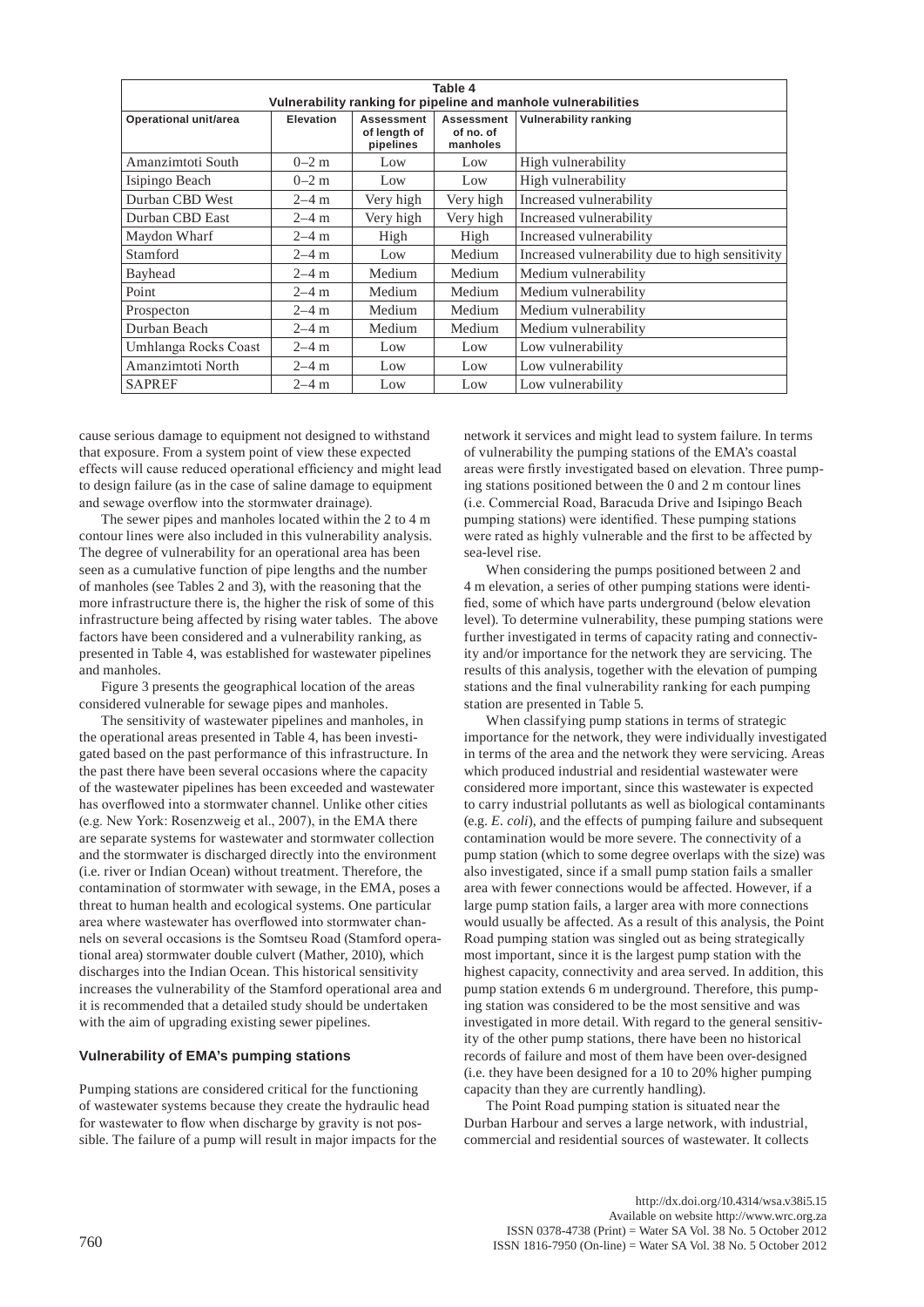

| Table 5<br>Vulnerability ranking for pumping stations |                             |                  |                    |                                       |                                         |
|-------------------------------------------------------|-----------------------------|------------------|--------------------|---------------------------------------|-----------------------------------------|
| <b>Pump station</b>                                   | eThekwini<br>code<br>number | <b>Elevation</b> | Capacity<br>rating | Connectivity/<br>importance<br>rating | <b>Overall vulnerability</b><br>ranking |
| Commercial Road                                       | SPS 134                     | $0-2$ m          | Medium             |                                       | High vulnerability                      |
| Isipingo Beach                                        | <b>SPS 155</b>              | $0-2$ m          | Medium             | 9                                     | High vulnerability                      |
| Baracuda Drive                                        | SPS 153                     | $0-2$ m          | Small              | 10                                    | High vulnerability                      |
| Point Road                                            | SPS 039                     | $2-4$ m          | Large              | 1                                     | High vulnerability                      |
| Esplanade                                             | SPS 019                     | $2-4$ m          | Medium             | 2                                     | Increased vulnerability                 |
| Maydon Road                                           | <b>SPS 033</b>              | $2 - 4$ m        | Medium             | 3                                     | Increased vulnerability                 |
| <b>Isundu Drive</b>                                   | <b>SPS 139</b>              | $2 - 4$ m        | Medium             | 8                                     | Medium vulnerability                    |
| <b>Toulon Road</b>                                    | <b>SPS 050</b>              | $2 - 4$ m        | Small              | $\overline{4}$                        | Medium vulnerability                    |
| Crabtree                                              | <b>SPS 014</b>              | $2 - 4$ m        | Small              | 5                                     | Low vulnerability                       |
| Dry Dock                                              | SPS 016                     | $2 - 4$ m        | Small              | 6                                     | Low vulnerability                       |
| <b>River Mouth</b>                                    | <b>SPS 158</b>              | $2 - 4$ m        | Small              | 11                                    | Low vulnerability                       |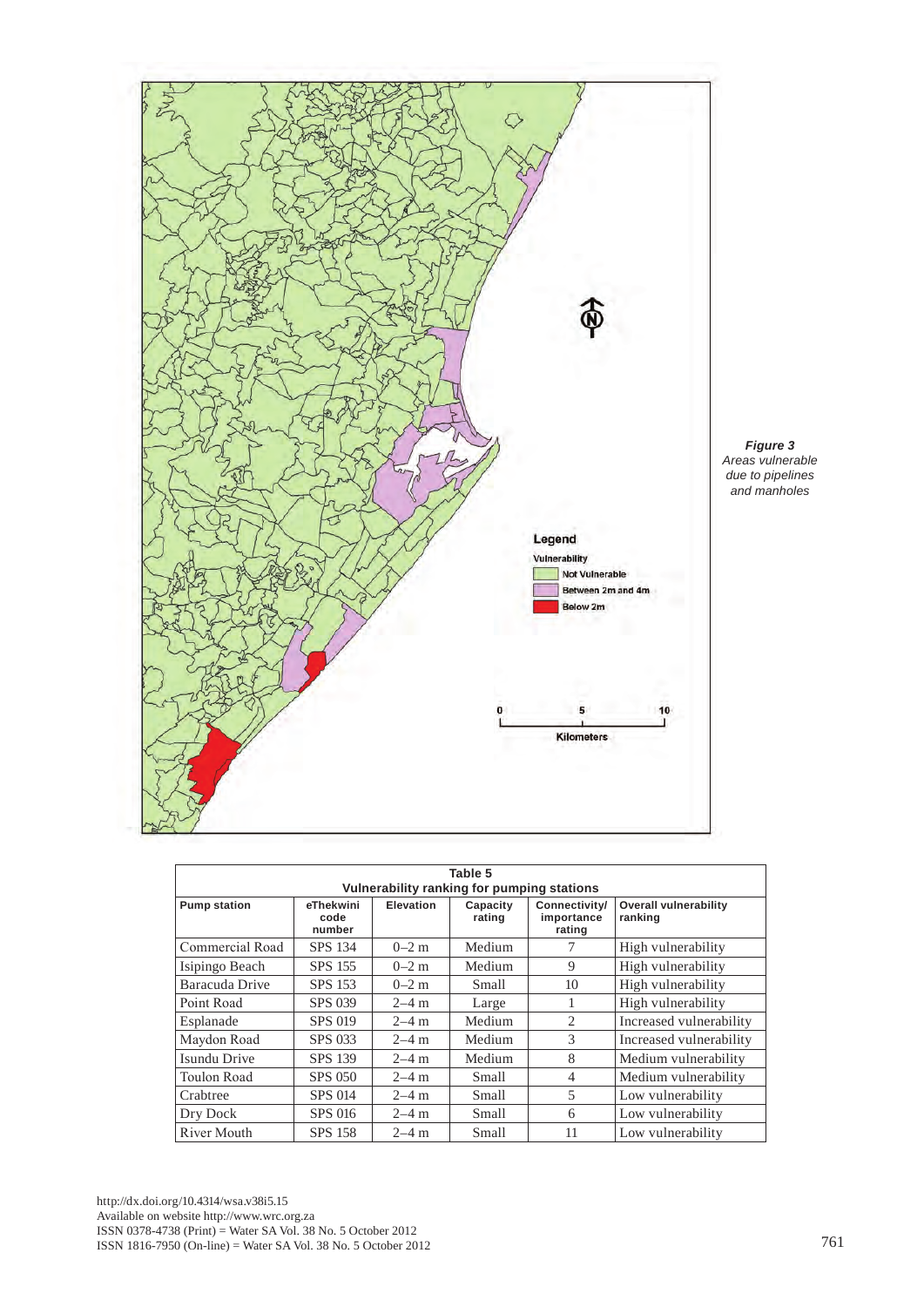

*Figure 4 Aerial photograph of Point Road Pumping Station and the Central Wastewater Plant (Source: Google Earth)*

this water from many smaller pumping stations servicing the central and eastern areas of Durban, and pumps it underneath the harbour entrance to the Central Wastewater Plant (see Fig. 3). The main elements of this pumping station are 4 vertically mounted pumps, 4 motors (375 kW) mounted at ground level, 4 motor control systems, 1 shaft-driven pump, a 1 350 mm diameter inlet pipe, 2 mechanical screens on the inlet channel, 1 odour control system and 1 telemetry system (interrogates pump conditions). This pump station was designed to pump 1 000 ℓ/s, pumping against a head of 18.28 m. This is a flow rate 15% greater than what is currently received. Because of this, the pumping station is expected to cope in the initial stages of sea-level rise, where the groundwater table is expected to rise and lead to infiltration into pipelines and manholes. This over-design will delay the overload and provide some time for adaptive measures to be planned and implemented. Therefore, a critical parameter to be monitored at this pumping station is the inflow. The increased water table may also affect the pumping station itself since it extends 6 m underground. One of the adaptive measures that is easy to apply, and can already be applied, is the strategic placement of vegetation around the pumping station to reduce the groundwater table in the immediate vicinity. Other more technical and specific adaptive measures would include the strengthening and waterproofing of the underground structure housing the station, the movement of electrical systems to a safer height, and the choice of corrosion-resistant parts with regular

maintenance replacements. A more drastic adaptive measure would be to raise or move the pump station to higher ground; however, this is not envisaged with the predicted sea level rise of 2.8 m alone, but might have to be considered in the case of added cumulative effects.

#### **Vulnerability of EMA's wastewater treatment plants**

Wastewater treatment plants (WWTP) are key infrastructural elements and their vulnerability to sea-level rise has been investigated using the geographical location of the plant and elevation, as well as the functional elements which might lead to reduced operational efficiency, design failure and infrastructure failure. The three plants identified as vulnerable in the EMA are presented in Table 6, together with the type of vulnerability predicted to affect them as a result of sea-level rise.

The Central WWTP is ranked as the most vulnerable plant due to its geographical position. This plant is situated next to the beach and discharges the effluent through an outfall 3.2 km long, which has 18 diffusers at a depth of 43 to 53 m. Although the plant is situated at a higher elevation (8 m), it is built on a sand dune and the current high water mark is within meters of the boundaries of the site. It has previously been affected by large sea/wave events, which reduced its operational efficiency. If the sea level rises this WWTP will need increased pumping capacity to discharge the treated water in the Indian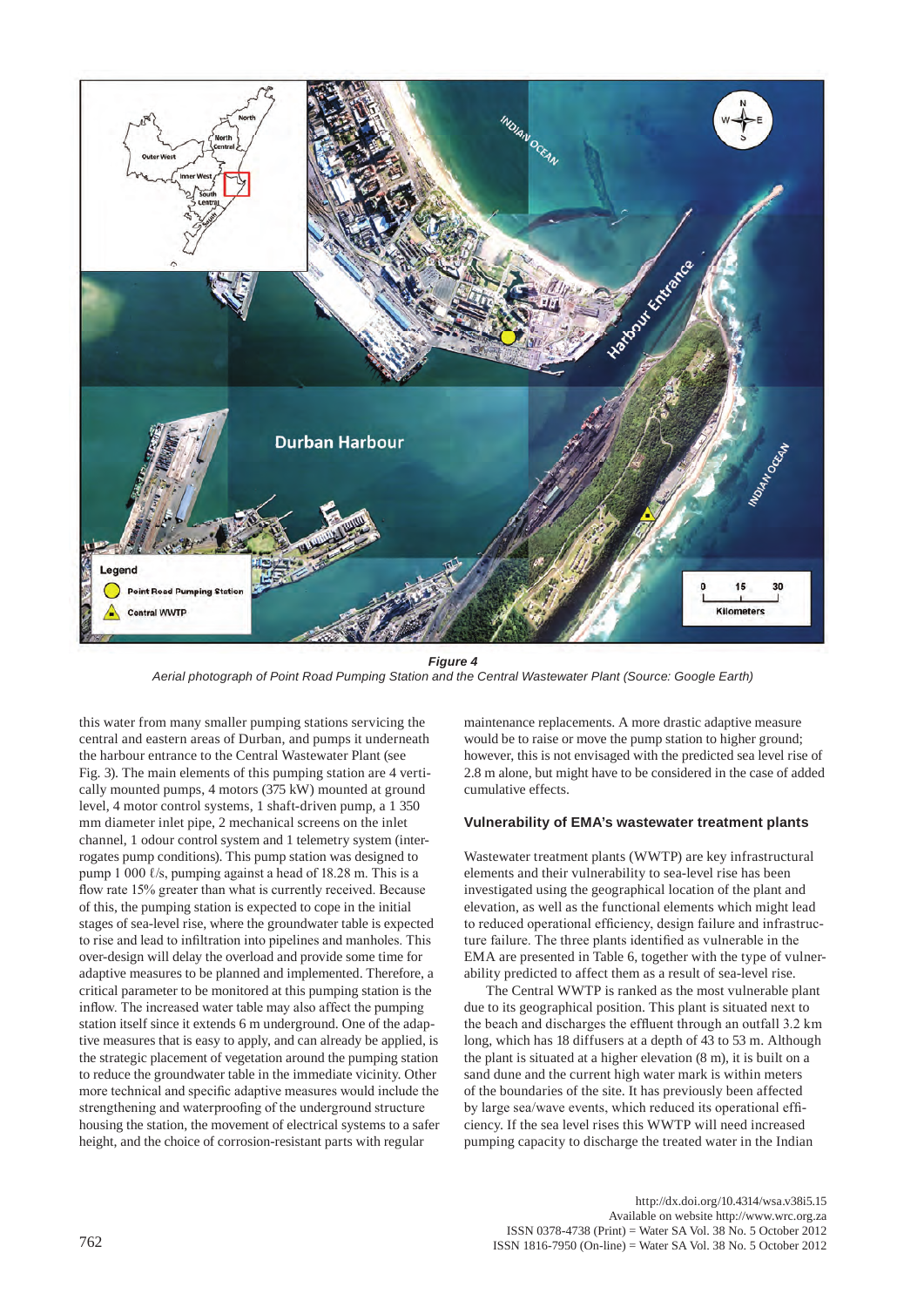| Table 6<br>Vulnerability ranking for wastewater treatment plants (WWTP) |                   |                   |                                                        |                |  |
|-------------------------------------------------------------------------|-------------------|-------------------|--------------------------------------------------------|----------------|--|
| Plant<br>Design<br>used capacity<br>capacity                            |                   |                   | Current (2011)   Type of Vulnerability                 | Elevation      |  |
| Central WWTP                                                            | $135$ M $\ell$ /d | $66$ M $\ell$ /d  | Reduced efficiency and possible infrastructure failure | 8 <sub>m</sub> |  |
| Southern WWTP                                                           | $230$ M $\ell$ /d | 135 M $\ell$ d    | Reduced efficiency                                     | 9 <sub>m</sub> |  |
| Umkomaas WWTP                                                           | $1 M\ell/d$       | $0.5$ M $\ell$ /d | Reduced efficiency and possible infrastructure failure | 3 <sub>m</sub> |  |

Ocean, since the loss of pumping head will affect its efficiency. In addition to operational vulnerability, this plant might be exposed to more severe infrastructural failure, if slope failure due to wave action is taken into account. Therefore, immediate adaptive measures should start with the consolidation and protection of the site. This plant has also been recognised by the municipality as needing protection in the form of rock armouring or the construction of sea walls, as presented in the new draft water services development plan (EWSU, 2011). As a long-term adaptation measure, Mather and Stretch (2012) considered the possibility that, with increasing sea levels, the plant might have to be relocated to the inland side of the dune, with the discharge pipeline through the dune.

The second-ranked plant in terms of vulnerability is the Southern WWTP, which is situated away from the coast but discharges the treated wastewater to the sea through an outlet 4.2 km long, which has 34 diffusers at a depth of 54 to 64 m. The operational efficiency of the pumping required for this discharge will be affected by sea level rise, and more pumping capacity will be needed to discharge against an increased head. The Central and Southern WWTPs are two of the largest plants in the municipality and both are currently operating at less than the design capacity. This has advantages in terms of adaptation due to sea level rise, since in the initial stages of this process additional flows can be accommodated in both plants.

The Umkomaas WWTP is the most vulnerable due to its low elevation and proximity to the Umkomaas River and the associated estuary; however, it is a small plant and there are plans to close it down. A new WWTP is planned for the area and it will be situated further inland and at a higher elevation (EWSU, 2011). Therefore, if these plans go ahead, no other adaptive measures will be needed in this case.

Different adaptation approaches are needed for different coastal WWTPs in and around Durban. These range from diking/rock armouring to increasing capacity, to building a new, inland-located WWTP. For other coastal WWTPs, adaptation might include other actions; for example, adaptation might need increasing storage in order to discharge only at certain times, due to a changed tidal effect. In general, the aim of adaptation is to make the wastewater system more resilient to changing climates, and a case-by-case analysis needs to be undertaken for each WWTP. However, since the effects of changing climates are expected in the long-term future, adaptation should be incorporated in the regular cycles of infrastructure upgrading and in the design of new wastewater infrastructure. It would be un-economical to try to adapt infrastructure due for replacement in the next 10 to 20 years. Therefore, some of the adaptive measures do not need immediate intervention, but merely planning for such work. For example, setting aside land and putting plans in place for the construction of an inland WWTP to replace the Umkomaas WWTP, when needed, are the first steps for adaptation in this case. This kind of approach is more practical given the high level of uncertainty associated with changing climates and sea-level rise, and some work with regard to incorporating sea-level rise in local planning

(see Mather, 2010) has been initiated. However, much more detailed studies are needed for specific, case-by-case adaptation measures for all individual infrastructural systems and their components.

# **Conclusions**

The aim of this study was to investigate sea-level rise in a local context and to determine the vulnerability of the eThekwini Municipality wastewater infrastructure to such a hazard. In particular, this research aimed to identify infrastructural elements within the wastewater system which are most vulnerable to sea-level rise. According to studies on future climate change predictions, a sea-level rise of 2.8 m needs to be taken into consideration for the next 100 years. Based on this figure, a GIS analysis was done and 2 ranges of elevation were considered – the ranges between 0 and 2 m and between 2 and 4 m. All wastewater infrastructure located within these ranges was analysed and a vulnerability ranking was undertaken for the major components (i.e. pipelines and manholes, pumping stations and wastewater plants). In determining and ranking vulnerability, a general, conceptual model from the literature was used; however, this model was refined to suit the wastewater system and the local conditions.

With regard to the individual elements of the wastewater system of the municipality, the areas containing the most vulnerable manholes and pipelines were found to be the Amanzimtoti South and Isipingo Beach areas as well as two of the CBD areas (west and east) and Maydon Wharf. Other areas are also vulnerable, but to a lesser degree. There were 4 pumping stations with a high degree of vulnerability; however, the most vulnerable of these was considered to be the Point Road pumping station due to its size, connectivity and underground components. The most vulnerable wastewater treatment plant is considered to be the Central WWTP due to its geographical position and historical sensitivity. These elements should be monitored, in particular, for increases of inflow, and should be prioritised for adaptive measures.

Another important conclusion of this study is that the wastewater infrastructure in the municipality will be able to cope in the initial stages of sea-level rise when the coastal water table is expected to rise and cause increased ingress and flows into pipes, pumping stations and wastewater treatment plants. This is possibly due to the existing, unused capacity in the most affected pump stations and wastewater plants. For the eThekwini Municipality, this 'over-design' of infrastructure definitely gives resilience to the system, and is a good insurance policy in the case of some of the impacts expected due to sea-level rise. This will 'buy some time' before more specific adaptive measures are needed.

More studies are needed to link the effects of sea-level rise on the wastewater infrastructure with effects on other types of infrastructure and to investigate vulnerability due to this interoperability. This is particularly relevant for underground infrastructure.